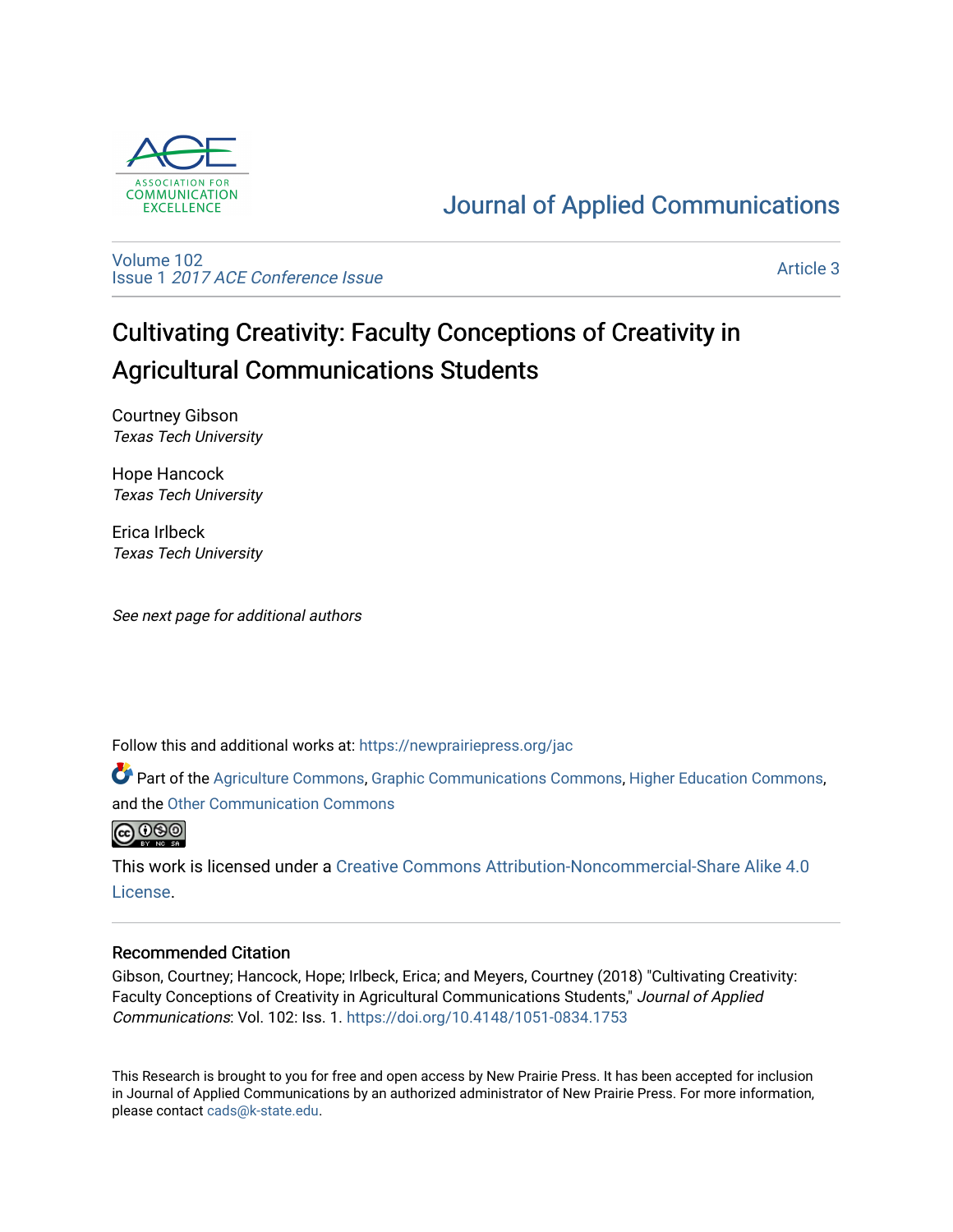# Cultivating Creativity: Faculty Conceptions of Creativity in Agricultural Communications Students

# Abstract

Creativity has been deemed as an essential skill in agricultural communications graduates by both industry and academia, and it has a pivotal role in student success within the classroom and the workforce. In order to foster students' creative thinking skills, faculty must turn away from traditional norms of lecture-based delivery and foster an environment where students are actively creating and engaging in the learning process. The purpose of this study was to provide insight on the nature of creativity as it relates to agricultural communications curriculum—focused on pedagogical strategies and creative assessments. This qualitative case study examined how agricultural communications faculty understood and facilitated creativity within their respective classrooms using in-depth, face-to-face interviews and documents. The findings revealed a lack of a cohesive language as it relates to creativity. Additionally, the results explored different pedagogical practices that facilitate creative thinking, and the various ways faculty perceive creative assessments. Based on participants' responses, a social constructivist alignment in the classroom could prove beneficial in fostering a creative classroom environment. Additionally, the use of scaffolding (changing the level of instructor support) has proven useful in nurturing creative thought and constructing knowledge.

# Keywords

create, creativity, creative thinking, students, higher education, agricultural communication

### Cover Page Footnote/Acknowledgements

This manuscript was based on research presented at the 2017 Association for Communication Excellence (ACE) annual conference in New Orleans, LA.

#### Authors

Courtney Gibson, Hope Hancock, Erica Irlbeck, and Courtney Meyers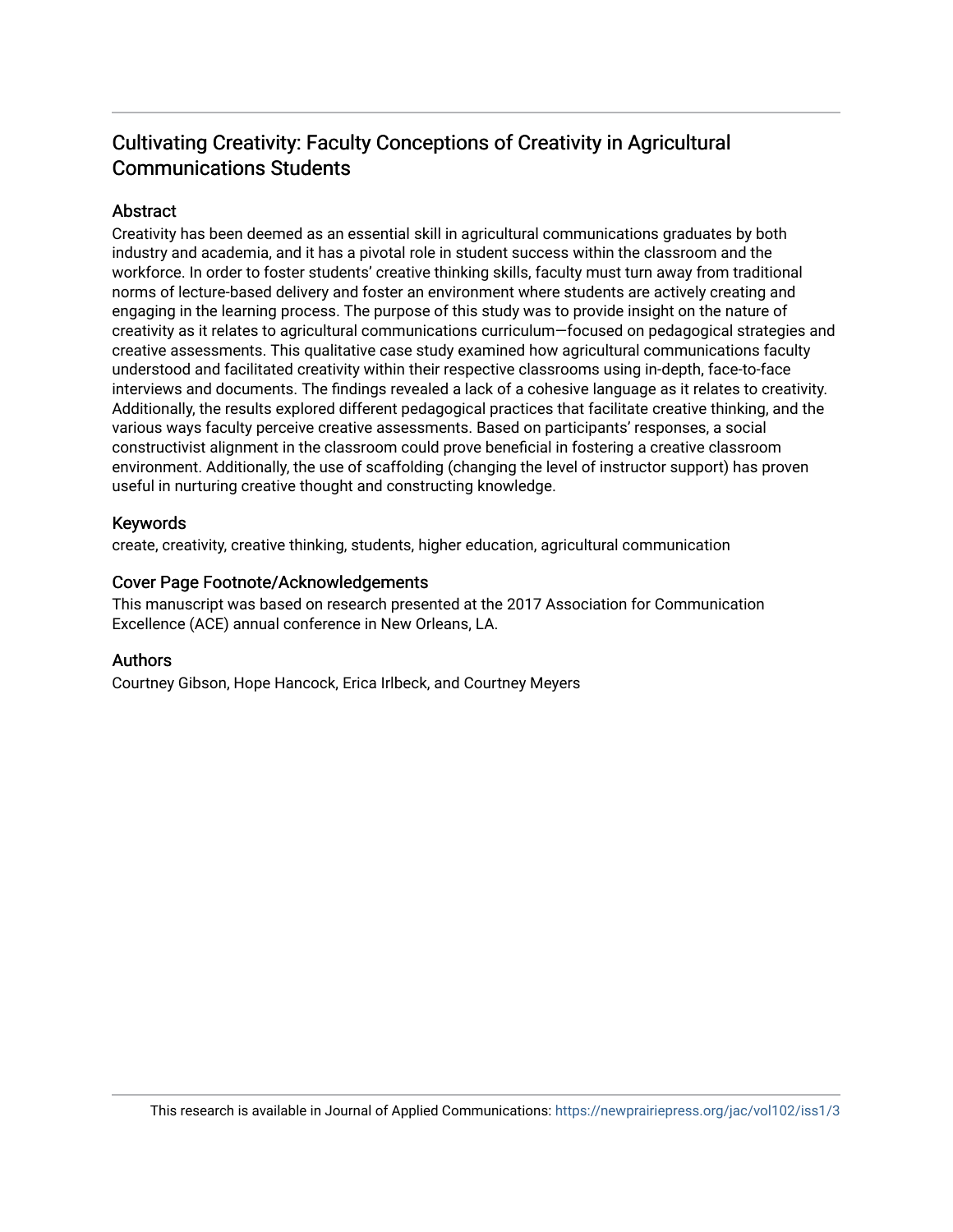## **Cultivating Creativity: Faculty Conceptions of Creativity in Agricultural Communications Students**

The challenges agricultural students will face in the  $21<sup>st</sup>$  century are unprecedented. More people live on this planet now than any other time in history, and the global population will continue to grow to nine billion people by roughly the middle of the century (Godfray et al., 2010). Due to this continuing population growth, agriculturalists will have to double food production on fewer acres and do so more efficiently and equitably than ever before (Godfray et al., 2010). Along with a growing population, technology is advancing at an incredible speed and transforming how people live, work, and connect. In order to keep up with this fast-paced environment, agricultural students need every ounce of creativity, ingenuity, and imagination they can muster to solve the real-world problems they will inevitably face, including how to feed a growing population with fewer resources (Andenoro, Baker, Stedman, & Weeks, 2016). To develop creative thinking abilities in students, university faculty must look beyond traditional norms of lecture-based delivery and facilitate an environment where students are actively engaged in the learning process, as well as incorporate pedagogical strategies that foster creativity into course designs.

#### **Creativity in Agricultural Communications and Higher Education**

As consumers have become increasingly more removed from production agriculture over the past three generations (American Farm Bureau Federation, 2018), many have developed a growing mistrust of the agricultural industry. Coupled with the rise of social media platforms, this mistrust has led to an increasing amount of misinformation shared by the media and the public about industry practices and products. To break through these barriers, we must find individuals who can communicate truthfully and effectively about our industry in new, innovative, and even creative ways. The average consumer is exposed to up to 10,000 brand or product messages each day (Saxon, 2017), and the communication they receive – through sight, sound, or experience – about an industry, organization, or brand has an impact on the responses they will have toward them (Nielson, 2018). For our voices and stories to be heard, agricultural communicators must find creative ways to effectively meet the demands of both the industry and its audiences.

Although few studies have focused on the concept of creativity exclusively in relation to the discipline of agricultural communications, there have been numerous studies that have recognized the importance of creativity to the field. Several studies have found that employers desire soft skills, like creativity, in agricultural communications graduates (Clem, 2013; Corder, 2015; Irlbeck & Akers, 2009; Morgan, 2008; 2012; etc.). However, based on employers' experiences with recent graduates, improvements are still needed in the ability of students to think creatively in order for them to be successful contributors in the workplace (Irlbeck  $&$  Akers, 2009). Many faculty members would argue creativity, and other soft skill, are incorporated into different courses through various course assignments and opportunities (Corder, 2015), but there is a need for rejuvenation within course design and delivery in order to foster a creative thinking environment and further stretch students' creative capacities.

Extending beyond the discipline of agricultural communications, creativity has been stated to be a major skill sought after by employers of college graduates in all areas, and similarly, there has been a growing concern about the lack of creative thinking abilities in recent graduates (Edwards, McGoldrick, & Oliver, 2006; Sawyer, 2012). This lack of capacity to display creative thought has been attributed in some ways to the lack of a general understanding of what exactly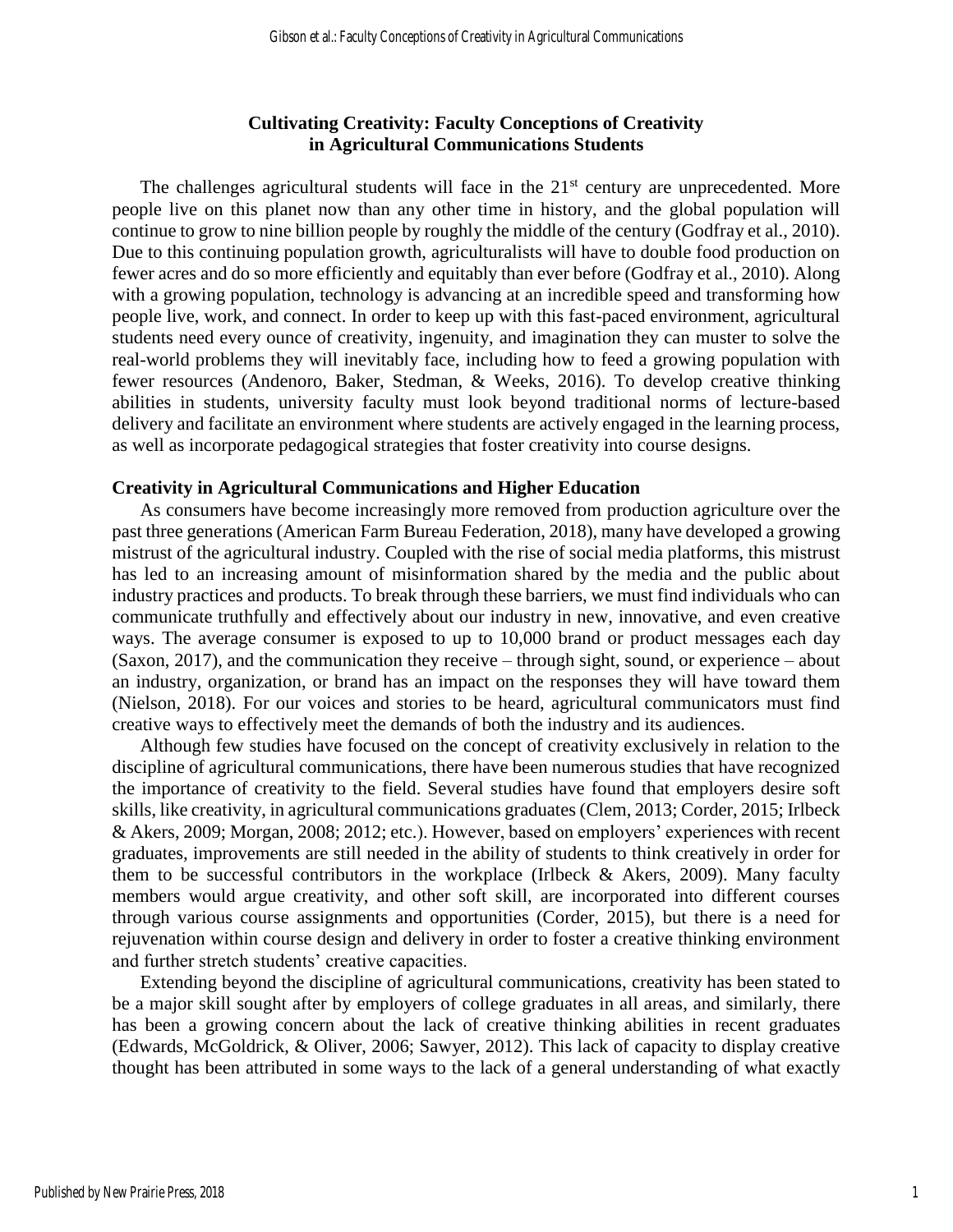creativity is or means. Without a definitive concept of what creativity is, it can be difficult to promote and assess the concept to students and graduates in any field.

**Definitions of creativity.** A single, universally accepted definition of creativity in relation to higher education does not exist; however, creativity is often conceptualized in one of three ways: creativity as a final product, creativity as the process of creating, or creativity as part of a social system. When thinking of creativity as a final product, the evidence of a creative mind in action is based on the final end result produced, whether it be an actual product, idea, solution, etc. (Sawyer, 2012). The assessment of product creativity is often subjectively based on individual preferences or judgments about what constitutes a display of creative effort (Amabile, 1996; Beghetto, 2005; Craft, 2001; Jackson, 2006). When thinking of creativity in terms of the process of creating, the cognitive progression or growth of the individual is much more important than the final result produced (Robinson, 2011). This focuses on the behavioral characteristics that drive creativity – ingenuity, innovation, novelty, etc. – and the cognitive development of individuals (Sawyer, 2012) that result in processing "original ideas that have value" (Robinson, 2011, p. 151). Finally, creativity is sometimes seen as being part of a social system or as a social process consisting of a domain (culture) and a field (society) that surrounds the individual and influences their creative ability (Csikszentmihalyi, 1996). In the case of higher education, students are surrounded by university faculty who help facilitate creative thought in specific academic disciplines; students submit creative work and faculty decide if that work is creative before it can be accepted into the greater discipline.

**Facilitating creativity.** Several research studies have outlined various pedagogical strategies that foster the creative process. Baker, Rudd, and Pomeroy (2001) stated teaching college students to think creatively needs to be a top priority and argued creative thinking abilities cannot develop on their own; they must be taught and facilitated. In order to do this, faculty can no longer be just "information givers" (Baker, Rudd, & Pomeroy, 2001, p. 182). They also noted that teaching with creative thinking in mind takes more time to prepare and limits the amount of content taught in a course (Baker, Rudd, & Pomeroy, 2001). Cropley (2001) found teachers who fostered creativity encouraged independent thought, promoted collaboration among students and peers, took questions seriously, and supported students even if their answers were misguided. In regard to teaching creativity, Livingstone (2012) noted the importance of a social constructivist alignment in the classroom and explained that students are more engaged when they can conceptualize what they have learned and apply it to real-world situations. Other methods, such as utilizing positive reinforcement, promoting engaged learning strategies, and adapting teaching methods along the way, were also found to promote an environment more conducive to fostering creative ability in students (Jackson, 2006).

**Assessing creativity.** Utilizing appropriate methods for assessing creativity in the classroom is another way creative thought can be encouraged, or in some cases undermined, in students (Beghetto, 2005). Assessments can be used to provide students with constructive feedback regarding individual development that further promotes creative growth and has a positive impact on motivational beliefs (Beghetto, 2005). However, assessing creativity is often found to be difficult due to its abstract and subjective nature and is often done through observations and simply inferring creative activity has occurred (Sawyer, 2012).

In an attempt to provide some standardization for assessing creative thought, several measures of creativity have been developed, but none have proven to be better at measuring creativity than the others (Besemer & Treffinger, 1981; Treffinger, 1986; Torrance, 1966; etc.). The most widely used measure of creativity in higher education is the Torrance (1966) Test of Creative Thinking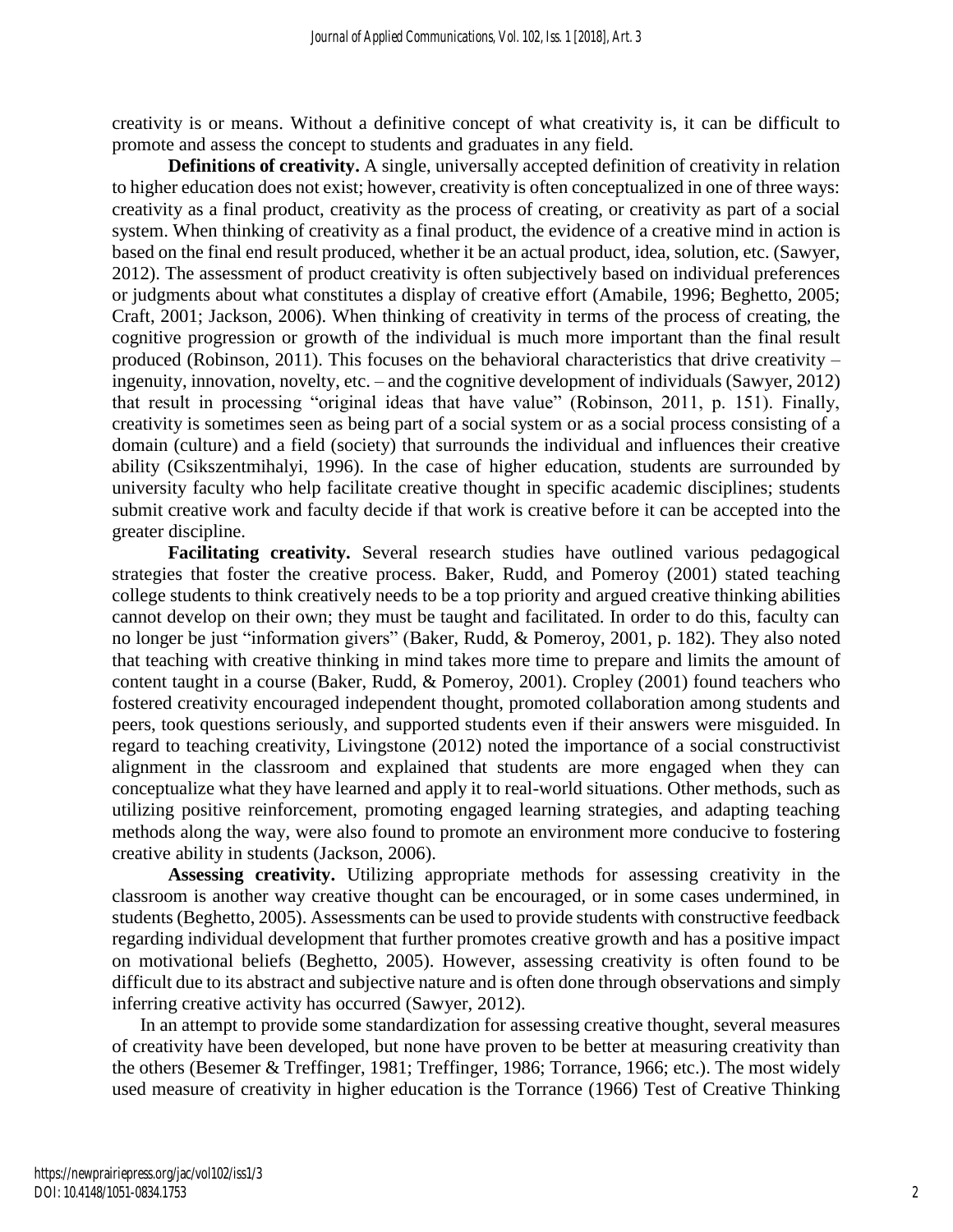(TTCT), which provides standardized scores for creativity by measuring the concept based on four areas: flexibility, fluency, elaboration, and originality. Another commonly used measure is the Requirements Model of Creativity (Unsworth, Wall, & Carter, 2005), which measures creativity based on a set of standards, or requirements, established before the creative process occurs. Still, neither of these measures gives a full-range assessment of creativity, and it has been recommended that multiple assessments of creativity be utilized to provide more depth and rigor (Cropley, 2001: Treffinger, 1986).

#### **Social Constructivist Theory**

Much of the current research in relation to creativity in higher education has been conducted under the social constructivist paradigm. According to Vygotsky (1978), it is not possible to detach learning from social contexts as all cognitive processes originate and are impacted as the result of social interactions. The social constructivist theory reiterates that our experiences are shaped through shared social interaction and that engaged learning occurs when students are involved in social activities, such as those in the classroom (Kim, 2001).

Vygotsky (1978) argued that learning is not the accumulation of new knowledge by students, but rather it is the process by which students are incorporated into a knowledge community. As a result, Vygotsky (1978) proposed the Zone of Proximal Development (ZPD) and claimed that meaningful learning occurs within this zone. The ZPD represents "actual development as determined through problem-solving under adult guidance or in collaboration with more capable peers" (Vygotsky, 1978, p. 86). In terms of creativity, the ZPD has been used to describe the learning zone that bridges a student's current level of creative development with their level of potential creative development, which is enhanced through the use of effective pedagogical strategies (Shabani, Khatib, & Ebadi, 2010). Scaffolding is one such strategy that is often associated with promoting student learning through the ZPD. Although certain elements are initially beyond the learner's capacity for thinking, instructors can help them overcome this knowledge gap by providing more instruction up front, then decreasing the level of instruction in order to facilitate creative or critical thinking (Shabani et al., 2010).

#### **Purpose and Objectives**

While there has been a significant amount of research on creativity, few studies have focused on creativity in higher education and even fewer have focused on creativity specifically in agricultural communications. Creative thinking abilities have been deemed by employers as an important, yet lacking, capability of graduates from agricultural communications programs (Clem, 2013; Corder, 2015; Irlbeck & Akers, 2009; Morgan, 2008; 2012; etc.), and the lack of research on this topic is concerning. This qualitative case study sought to add to the existing research on the topic of creativity by exploring the perceptions of creativity from agricultural communications faculty from programs across the United States. The purpose of this study was to better understand the nature of creativity in the context of teaching and learning in agricultural communication so that it can be fostered in future graduates to better meet industry needs. The following research objectives guided this study:

- RO1: Define creativity in the context of teaching and learning in agricultural communications.
- RO2: Explore pedagogical strategies that facilitate creative teaching and learning.
- RO3: Discover faculty perceptions of creative assessments.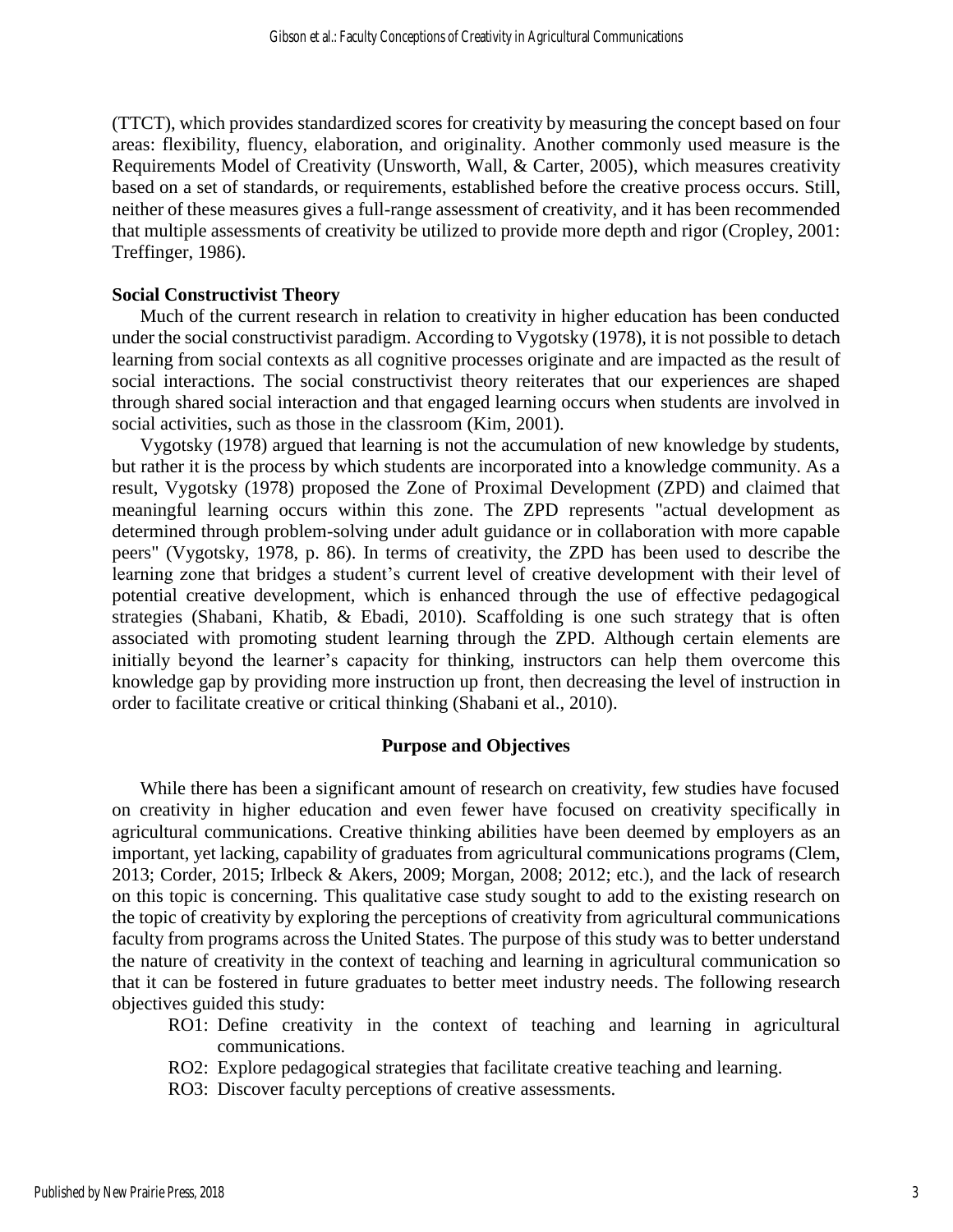#### **Methods/Procedures**

A qualitative case study approach was used to investigate the research objectives of this study. In qualitative research, the researcher becomes the observer and hopes to make sense of participants' beliefs, attitudes, insights, and opinions through a set of interpretative practices that make the world visible (Creswell, 2012). The essence of a case study is that it investigates a contemporary phenomenon, or "case," in-depth and within real-world context—especially when the boundaries between a phenomenon and its context may not be clearly evident (Yin, 2009). In this study, creativity was only investigated as it related to the academic field of agricultural communications, and the boundaries of this case were limited to the attitudes and beliefs of agricultural communication faculty in programs across the U.S.

To investigate the case of creativity in agricultural communications academic programs, purposive sampling was used to identify the sample from a population of all agricultural communications professors in the United States. In this technique, the researcher relies on their judgment when selecting members of the population, and it is an appropriate method when limited amounts of participants can serve as data sources (Creswell, 2012). Participants were identified from a public list of attendees at the annual Agricultural Media Summit (AMS) held in St. Louis, Missouri and had to meet the criteria of being an active instructor or faculty member e of agricultural communications. Eleven participants were recruited via email with 10 agreeing to participate in the study. Although Creswell (2012) recommends including no more than five individual cases within a case study, 10 participants were included due to their varied levels of experience in higher education, as well as to gain a more in-depth understanding of the construct in relation to programs from across the county.

Interviews took place within the three days of the AMS meeting at a neutral and convenient location in the hotel in which the conference was hosted. As suggested by Ary, Jacobs, and Sorenson (2010) and Erlandson et al. (1993), a semi-structured interview guide was utilized to give researchers the freedom to move away from set questions to form a more conversational tone and nurture a comfortable environment for the participant while gaining detailed and complex answers. Interview guide questions were adapted from a previous study regarding creativity in higher education (Justyna, 2016) to better reflect the agricultural communications discipline. Questions included asked the participants to define what creativity meant to them, what creativity looked like in their courses, how they promoted creativity in students, and how they assessed creativity in student work. Each interview ranged from 30 to 45 minutes in length and was audio recorded to ensure authenticity and to aid in transcription. Each participant was assigned a pseudonym to safeguard confidentiality.

Leech and Onwuegbuzie (2007) recommend using several types of data sources to ensure rigidness of the qualitative process. In addition to their interviews, participants were encouraged to share documents that would support their responses in the form of course assignments, rubrics, and syllabi to provide a means for triangulation in this study. Documents and artifacts contribute stable data sources, which complement and interact with participants as they are reflective of their course design and learning outcomes and include measures of student assessment (Erlandson et. al., 1993).

Interviews were transcribed verbatim, and course documents were included with interview transcripts in the data analysis. All data were analyzed through the constant comparative method using open and axial coding with the assistance of MaxQDA software. The constant comparative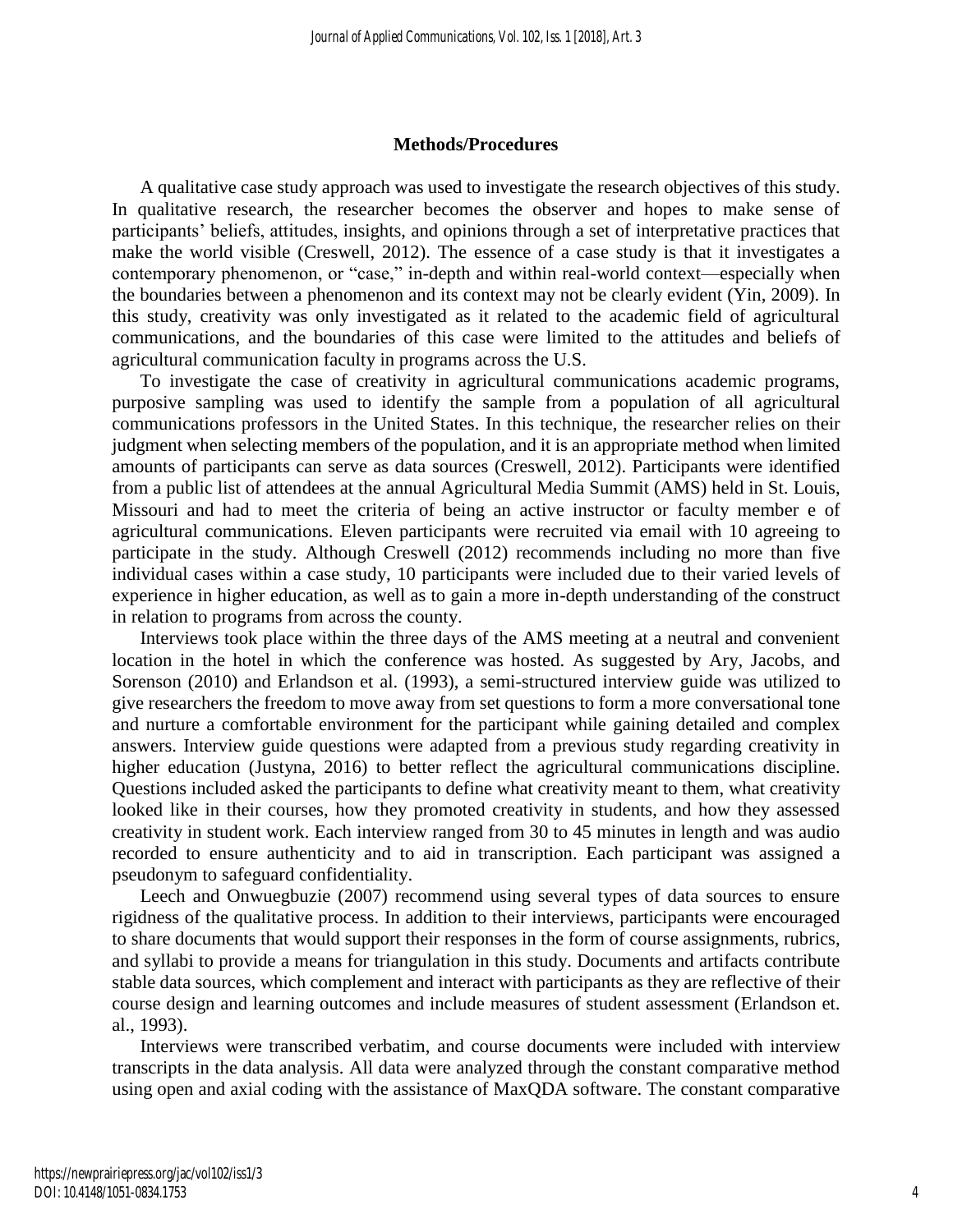method helps in identifying dominant themes and comparing responses to prior, but similar, responses (Glaser & Strauss, 2009). Data were categorized into general themes during the open coding phase, which Creswell (2012) describes as relating broad themes of information to form a central phenomenon. From this open coding, data were organized into sub-themes before using axial coding to ensure all facets of the data were thoroughly scrutinized (Creswell, 2012).

According to Lincoln and Guba (1985), the trustworthiness of qualitative research is based on four pillars: credibility, transferability, dependability, and conformability. Credibility was established in this study through the use of additional data sources for triangulation and by maintaining an audit trail of research documents (Creswell, 2012). The use of one-on-one interviews allowed data to be retrieved straight from participants, which provided some degree of credibility by allowing them to expand upon beliefs, attitudes, and opinions and generated data that is both reliable and honest (Lincoln & Guba, 1985; Richards & Morse, 2002). Transferability was achieved through the use of rich, thick description and long, detailed quotations (Creswell, 2012; Lincoln & Guba, 1985). This provided a detailed account of field experiences that will allow readers to make their own decisions regarding transferability (Lincoln & Guba, 1985). To address confirmability and dependability, an audit trail, triangulation of sources, and relevant studies were utilized to support the research objectives and interpretation of the data of this study (Lincoln  $\&$ Guba, 1985; Richards & Morse, 2002).

#### **Results/Findings**

Demographic characteristics were collected in each interview and included gender, years of experience in higher education, and professional title. Out of 10 participants, five were male (50%) and five were female (50%). These participants had varied professional experience in higher education ranging from four years to 25 years with an average of 16.1 years. Six participants (60%) were assistant professors in agricultural communications, while four (40%) were full professors.

#### **Research Objective One**

Research objective one sought to define creativity in the context of teaching and learning in agricultural communications. Three themes emerged at the conclusion of the data analysis process: beginning conceptions of creativity, creativity as a product, and creativity as a process.

**Beginning conceptions of creativity***.* There were several initial conceptions of creativity from participants. Most agreed creativity involved being "unique," "different," or "innovative"; however, many had independent ways of conceptualizing the term. Dr. April initially described creativity as "It's individualistic. It's contextual. Creativity in one context may not be creativity in another context…It is one of those things that you know it when you see it." While Dr. Tom stated, "Different is what I find creative…it still comes down to individual taste—it's subjective."

**Creativity as a product.** Most participants described creativity in terms of a final product, idea, or activity produced as described by Sawyer (2012). Dr. Katie illustrated this by saying, "[Creativity] is very broad…I guess I would define creativity as somebody who can be unique in their way of delivering the message in a way everyone understands while still accomplishing their goal." Other participants saw creativity as a physical product created by students' application of knowledge. Dr. Donna addressed stated, "Creativity for me would be showing how [students] have taken ideas from their coursework, applied it to that situation, and came up with a final concept." Dr. Ron added, "I think creativity is the ability to use your imagination in such a way you come away with something that you can see or demonstrate…it's tangible."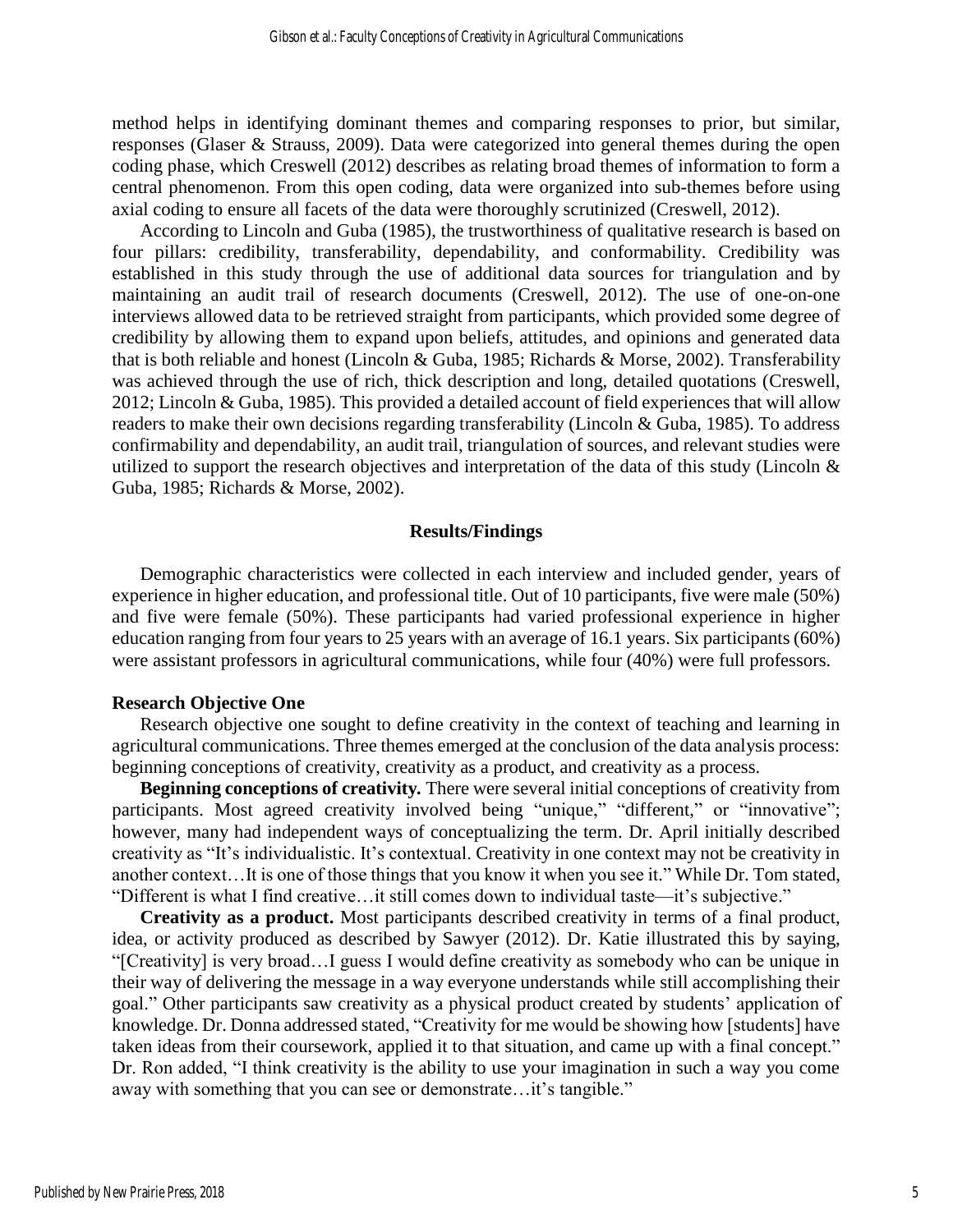**Creativity as a process.** A different view of creativity was mentioned by some participants who described it as more of a process. According to Dr. Sarah, "I think there's another aspect to creativity that relates to strategy as well, because if you are strategic in your thinking, you can see other approaches when doing something that the other people are not seeing." Dr. Tom added,

I think the brain does two kinds of thinking: creative and critical thinking. Creative thinking can be a lot of things, and it is not necessarily a product. It's looking at alternatives. It's looking at opportunities. They've identified a problem or an opportunity and came up with an alternative…for me, creative thinking isn't just product based.

### **Research Objective Two**

Research objective two sought to explore pedagogical strategies that facilitate creative teaching and learning in agricultural communications courses. Four major themes emerged in the data analysis process: real-world relevance, classroom environment and expectations, foundational knowledge, and challenges.

**Real-world relevance.** Providing real-world relevance was a major focus of many participants' courses. Most recognized the need for real-world skills to be implemented within courses, and some thought implementing these scenarios increased student engagement and creative thought. Some participants explained they applied creative thinking in the classroom with respect to students' lives and future careers. Dr. Lucy described a course she felt facilitated creative thought:

They are free to choose their own topics and…they develop [campaign] materials; they work in groups. So, that facilitates creativity in different ways. They're bouncing ideas off each other, but they're learning how to work with people. You don't get to pick your team. It's very real world. They have to be creative in developing those interpersonal relationship skills.

**Classroom environment and expectations.** Participants also said establishing a positive relationship with students in the classroom was essential to facilitate creativity in the learning environment. The attitude of the instructor was noted as an important component of facilitating creative thinking, as Dr. Katie explained,

If I'm more rigid walking into a class and enforce the rules, students will follow them. When I get the assignments, they've followed the rules. When I tend to be free-flowing—follow their leads, interest areas, and discussions—they tend to be free-spirited in their creative realm.

Further noting the importance of rapport between students and professors in the learning environment, Dr. Donna stated,

I find that my students haven't had an opportunity to critically think in high school or do creative thinking and problem solving on their own. I try to prompt them, encourage them, and give them the confidence to do it on their own by seeing examples, learning from those examples, and then doing it themselves.

*Student engagement*. The subtheme of student engagement emerged as participants described the ways they foster creativity through activities and discussions. Participants described the ways they stretched the creative thinking capacities of their students to generate new ideas through meaningful learning environments. Dr. Nick elaborated on this by saying,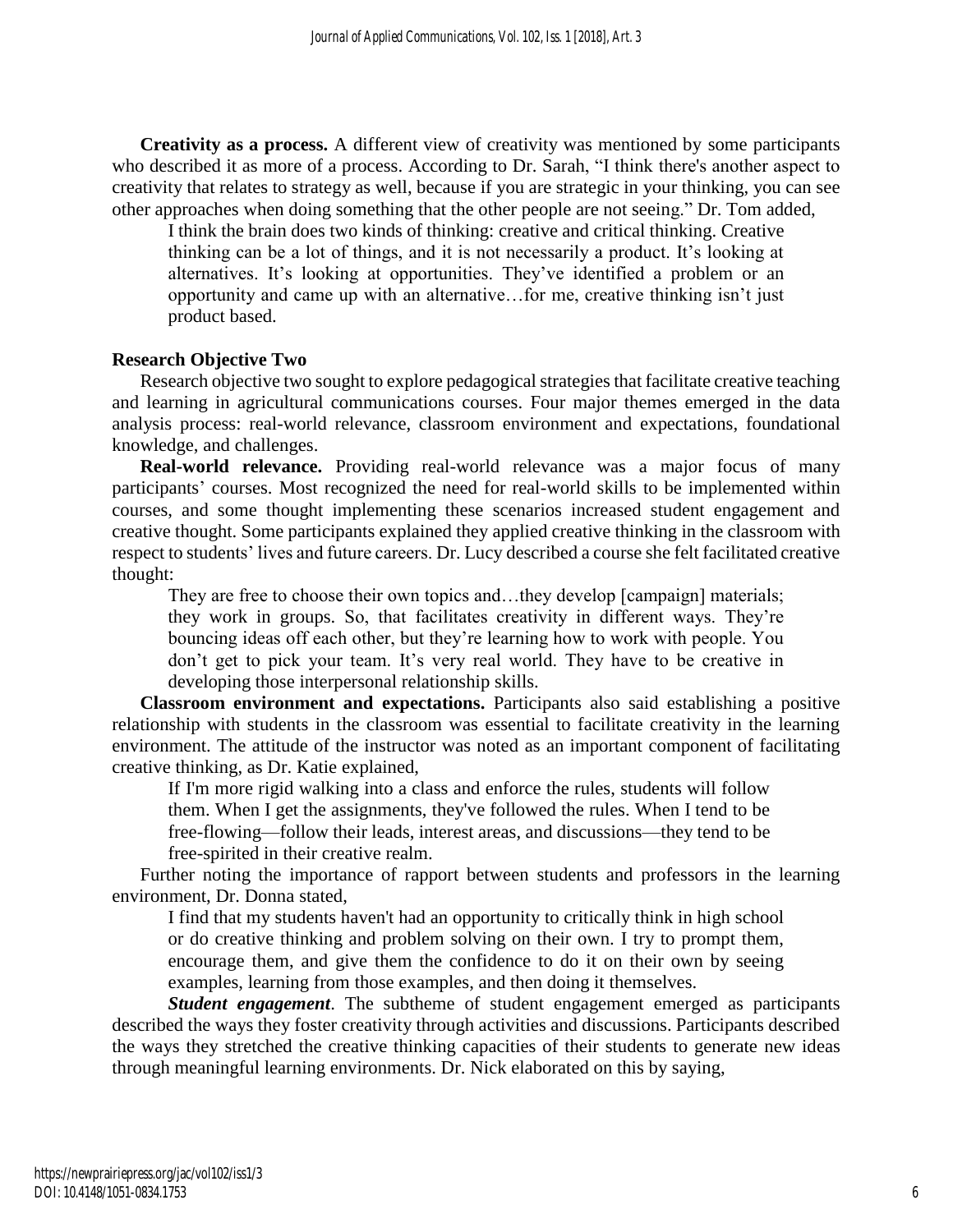[Students] are more engaged when they're being creative… Their writing becomes their baby if they care anything about it at all… There is something about that creative assignment that causes students to hang on to it longer and not be comfortable just finishing it.

Dr. April also noted the importance of student expression and individuality in the course design process. "I enjoy giving students some 'own-ness' in the [course] design process so to speak... It gives them a sense of ownership in the process, so they don't just feel like they're being told what to do all the time."

*Freedom to fail.* Students having the freedom to fail also emerged as a subtheme. Dr. Katie stated, "I am the type of person that I want the students to feel able to fail in my classroom. I want to learn from them, too." Dr. Ben added that this freedom is one practice he uses to facilitate creativity. "It's turning students loose and saying, 'You have freedom; go be different.' Being their safety net and also giving them the freedom to fail." Dr. Nick related this to a specific course he teaches:

My big message in that class when it comes to creativity: don't let your inhibitions keep you from doing something that is really creative. Let it be okay that you find out that your risk didn't work because what's the worst thing that can happen?

*Need for ambiguity.* A final subtheme related to the students' need for ambiguity in assignment directions to promote creativity. Some course assignments reflected this by allowing students to explore individual interests while still providing structure for the overall assignment. Dr. Katie alluded to this by explaining, "All students want to learn if you give them the right outlet to express themselves and allow them to be creative in their own way without putting too much parameter on them." Similarly, Dr. Tom added,

As an instructor in our ag comm program, I don't want to be in the position where students, instead of being creative, are designing things because they know I will like it. If I can keep that purposely vague, they don't know what the target is.

**Foundational knowledge.** The third theme related to the facilitation of creativity in agricultural communication classrooms was the importance of foundational knowledge related to the course content. The course syllabi provided by participants were reflective of this foundational knowledge as each assignment was meant to build on one another. Participants all agreed that students must master core skills in order to facilitate creative thinking; otherwise, the student may end up frustrated. Dr. Ben addressed the importance of core skills by explaining,

[Students] aren't thinking about 'how do I adjust the camera?'; they're thinking, 'how can I make quality images?' It's kind of like riding a bike. Once you learn, you're not worried about the pedals of the bike anymore. You can start to do different things and be creative.

**Classroom challenges.** Several participants also mentioned numerous challenges faculty often face that can sometimes hinder their ability to truly facilitate creative thought. One such challenge was related to the monotony of teaching the same course over an extended period of time. Additional challenges involved having the time to refresh and revitalize those courses. Dr. Ron expressed concern for this by explaining, "I think there is a danger that you teach the same thing, all the time, the same way." Dr. Ben added,

I do think there is some benefit to having some freshness to what we do. Now, does that mean it has to be a new course or a new take on the course? Sometimes it's just rethinking what you do.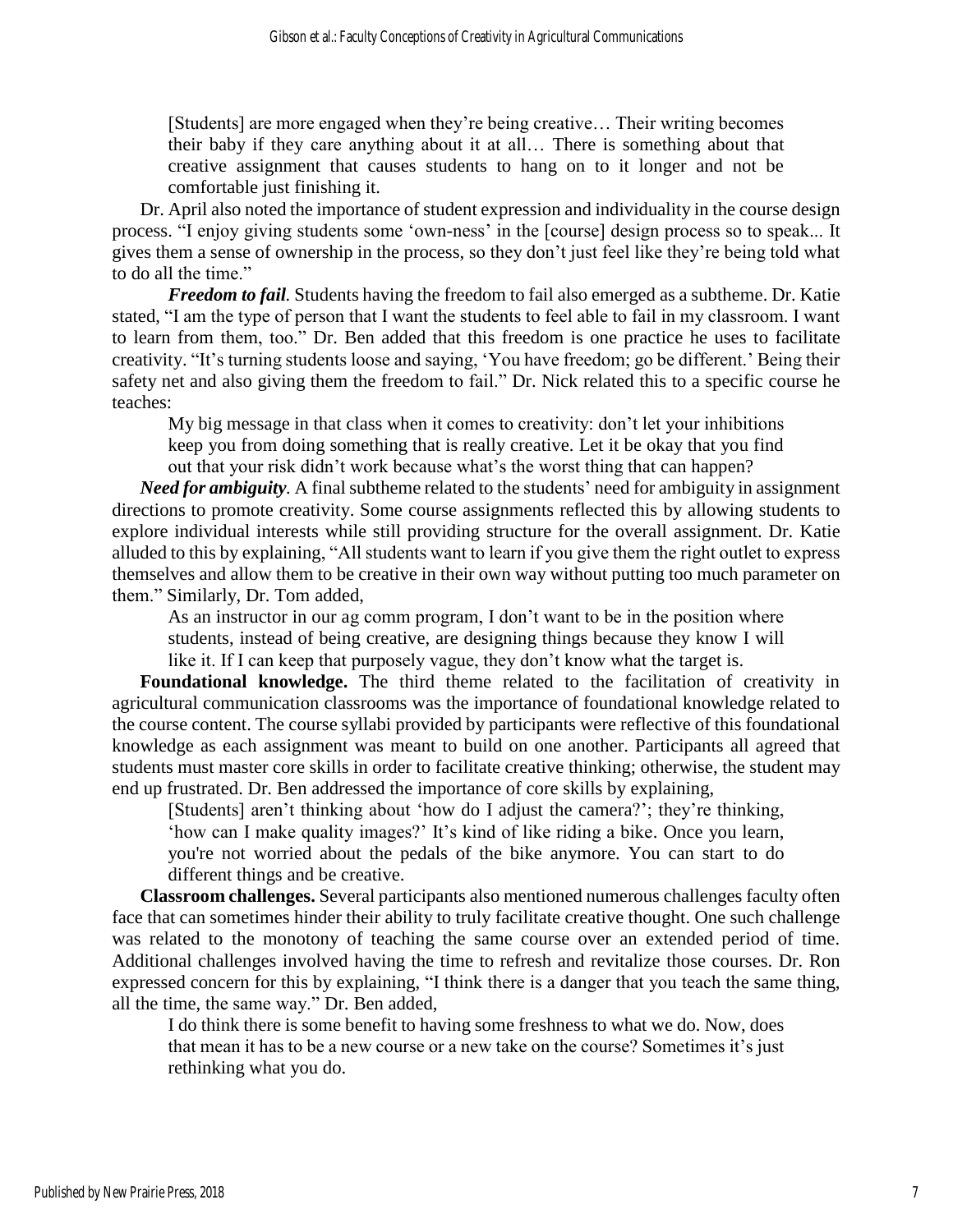# **Research Objective Three**

Research objective three sought to discover faculty perceptions of creative assessments within agricultural communications courses. Two major themes emerged from the data: assessments of products and assessments of student effort.

**Assessments of products.** Most participants agreed they assessed creativity on a product level. Practical, project-based assignments were very common according to the syllabi they provided and statements from participants. One project-based assignment allotted up to 60% of the students' grades for visual aesthetics. The primary assessors to the visual portion of the assignment were unity of fonts, colors and graphics of the layout, and appropriateness of the elements. Another class rubric allotted up to 33% of the students' grades for a creative lead. The criteria outlined, "Interesting, creative, attention-getting outline and clearly stated intro paragraph."

While some faculty specifically addressed creativity in their assessment methods, others thought assessing creativity was a challenge. Dr. Nick simply explained,

I wish I did, but [it] is hard to assess…I can't tell you that we have any measurement of how creative students are being other than the qualitative assessment, 'yeah, that is a creative story.' I can back that up with reasons why it's creative: unique angle, deep connection to the reader, quotes used, and those kinds of things.

In terms of quantitative assessments of creativity, Dr. Donna explained, "I don't think I have anything that specifically says, 'category: creativity, here is the five things I'll be able to do to grade you on creativity'." Instead, she said she prefers to "look at the overall project" to determine if it is creative. Other participants, such as Dr. April, described their hesitation to grade for creativity on project-based assignments. "I, to be perfectly honest, fall back on those more concrete aspects of assessment rather than the less concrete, more abstract aspects of creativity."

**Assessments of effort.** Instead of just relying on assessing the final product to determine student creativity, some participants assessed the amount of effort students put into a project. When describing creative students within his class, Dr. Jerry said, "I associate creativity with initiative." Dr. Ron added to this by recalling a group of students he felt were particularly creative and went beyond his expectations simply because "they took the time to be more creative at what they were looking at." Dr. Ben further illustrated this by explaining characteristics of a creative student: "Inquisitiveness. That'd be the thing that jumps out at me. Maybe a passion and work ethic to go beyond what is average. To want to work and to look for that uniqueness and different perspective." Dr. Tom added,

My assessment of a person's creativity is what I see for effort…I always come back to judging the gap of the person who did the work. Was it a big leap for this one student? [Something] they [had] never done before or is it just a repeated step for someone who has done several of these before? I'm resisting giving you criteria because it's not in my nature of what I call creative.

# **Discussion/Conclusion**

Although all participants in this study agreed creativity was "innovative," "unique," or "different," there was no agreement on a single definition and how it related to agricultural communications. This ambiguity is seen in prior literature on the topic and is the result of the subjectivity of the construct and the lack of a clear definition in higher education and among experts about what creativity is (Amabile, 1983). Participants' views of creativity were supported by the previous literature, however, as many described creativity in terms of the final product, the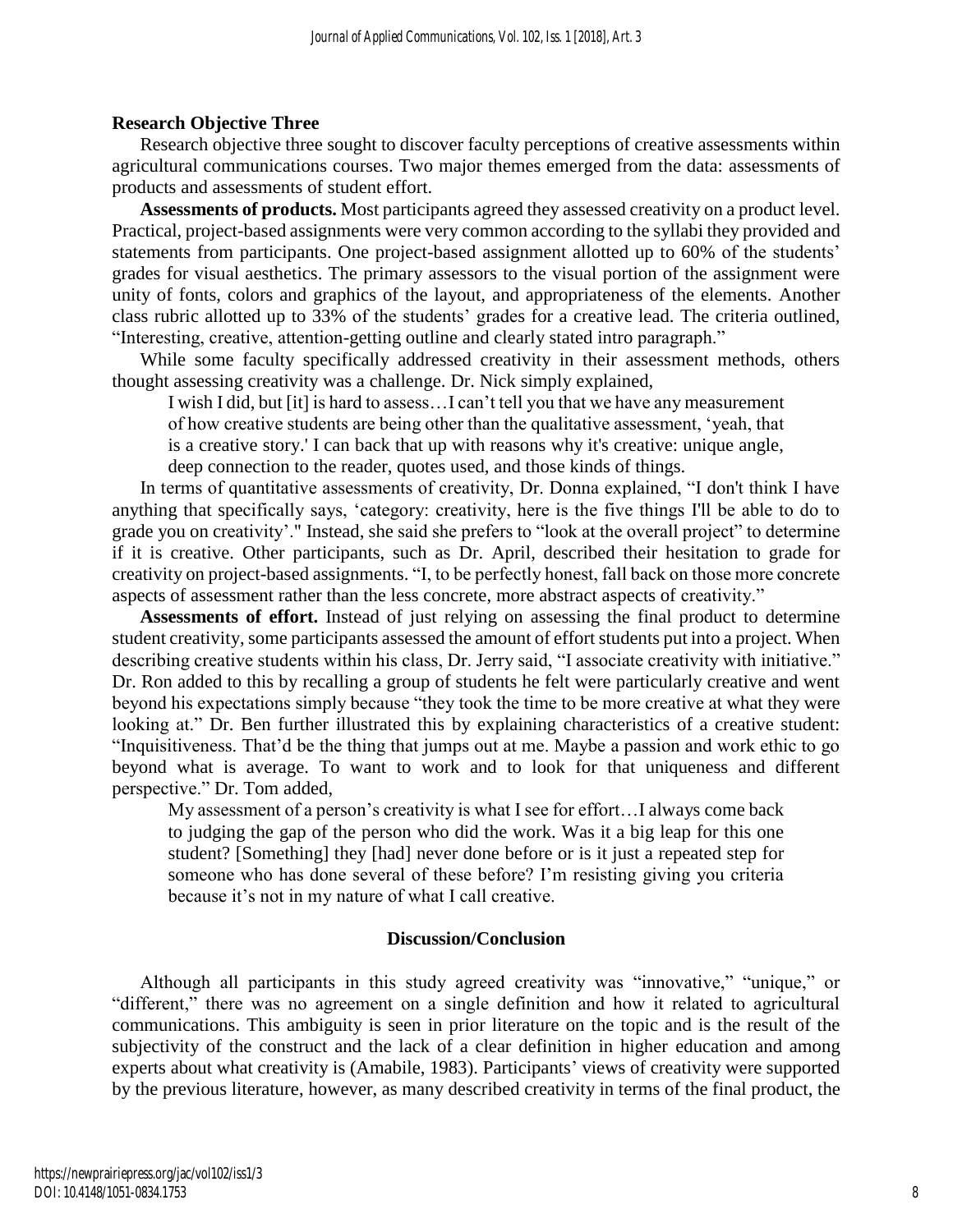process of creating, or creating in a social system (Csikszentmihalyi, 1996; Robinson, 2011; Sawyer, 2012). The majority of participants described creativity from the end product viewpoint. Assessing creativity through evaluating the end result produced has proven to be useful as it allows a means for measuring the creator's inherent creativity and allows for a comparison of that product with other product-based creative work (Craft, 2001). However, this does not account for the creative leap of the individual as described by process creativity, which could undermine students' individual expression of creativity ability (Beghetto, 2005; Sawyer, 2012). Understanding how exactly creativity is viewed could help instructors better promote and facilitate expression and growth of creative capabilities to bridge the gap between industry needs and students' abilities to address problems in innovative ways.

The importance of creativity was widely supported by all participants in this study. This is supported by previous literature that lists creativity as an increasing area of importance for students and faculty, particularly in agricultural communications (Clem, 2013; Corder, 2015; Irlbeck & Akers, 2009; Morgan, 2008; 2012; etc.). To help promote these abilities, participants stated they used real-world situations, referred students to industry experts, and constructed assignments to reflect and build capabilities students would need within the industry. Providing these learning opportunities allows students to gain a deeper connection to what they have learned and nurtures creative thought and problem-solving (Csikszentmihalyi, 1999; Livingstone, 2012). As these are the types of situations students will face in their future careers, it is important that instructors promote opportunities in which students can enhance their creative problem-solving capabilities.

Craft (2005) argued that instructors hoping to teach for creative thinking must focus first on learner empowerment. Participants stressed the importance of providing students with a learning environment that fostered student engagement, opportunities for students to explore ideas without fear of failing, and instruction that encouraged creative thought. This is reflective of a social constructivist alignment, as participants illustrated the impact social interactions had on encouraging creative thinking and constructing knowledge in learning environments (Kim, 2001; Livingstone, 2012; Vygotsky, 1978). Through the lens of social constructivism and the ZPD, faculty take on the role of facilitator and mentor further establishing the social context in which learning occurs (Vygotsky, 1978). Participants demonstrated the use of various skill-building activities that encouraged students to think beyond their ZPD and provided opportunities for students to reach their creative potential.

Although assessments in higher education are powerful tools for encouraging student motivation and determining their mastery of course content (Beghetto, 2005), participants struggled to assess student work consistently and objectively in regards to creativity. Their major concern was the subjectivity of the construct. As a result, participants relied entirely upon their own judgment of the level of creativity displayed in a student's work or the amount of creative progression or effort to provide the basis for their assessments of student creativity. The lack of a consistent assessment method often leads to subjective grading of creative work and may make it more difficult for students to fully grasp their creative growth and potential.

Participant responses were reflective of Cropley's (2001) criteria for assessing creative work which focused on the initiative students exhibited in completing course assignments. These criteria include asking students to exceed expectations, take risks, and employ originality and problemsolving. Most of the participants acknowledged when students were given structured, arbitrary criteria, they gave back uniform, surface-level work. The more ambiguous the requirements of an assignment were, the more likely the assignment lent itself to creativity, yet this could be a fine line to balance as most students typically desire detailed rubrics. As instructors strive to promote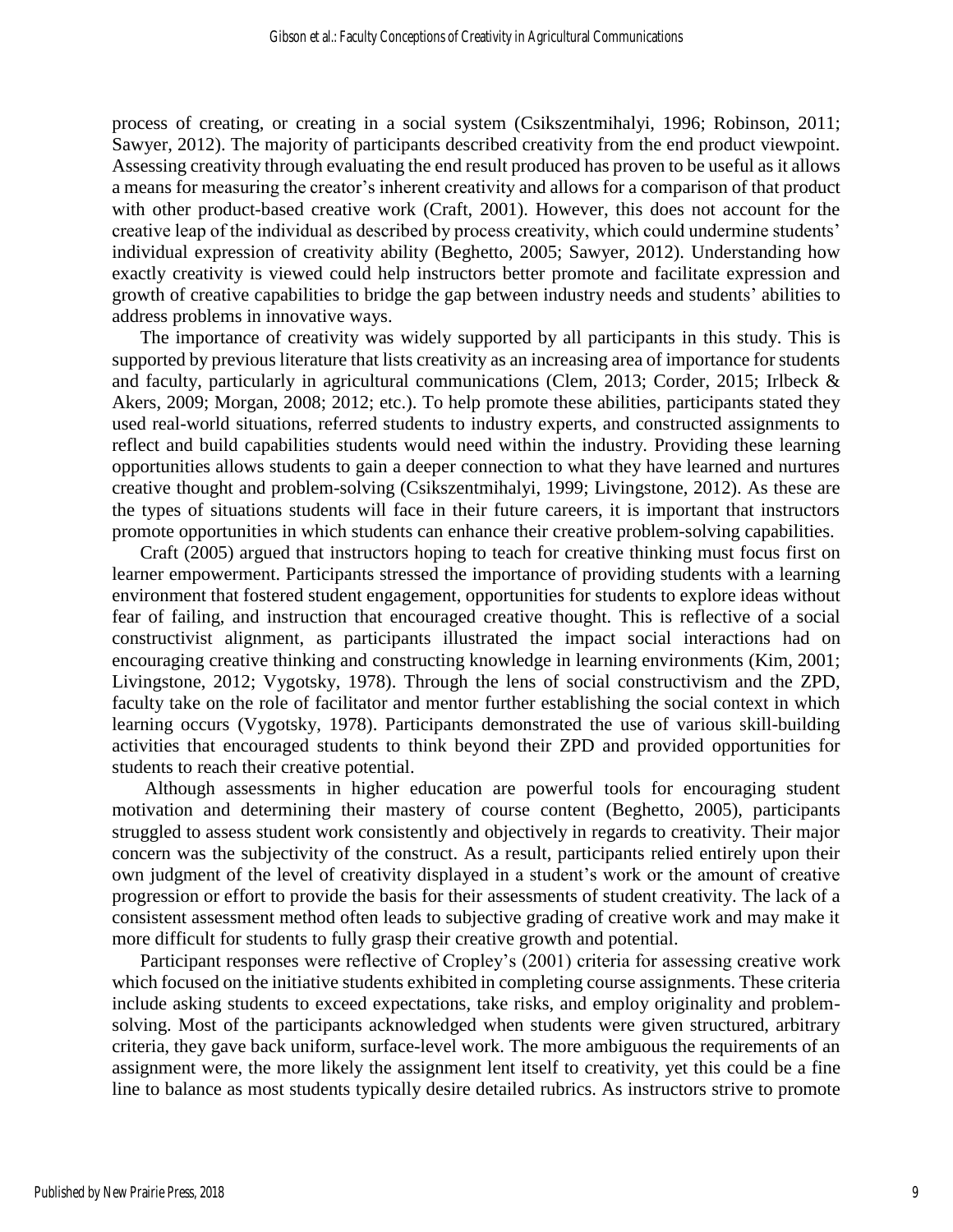more creative thought, they may find it difficult to determine the limit of too much freedom to creative versus too much detail to meet course objectives.

#### **Recommendations**

#### **For Practice**

Previous creativity research has found students become more effective learners when they acknowledge and employ their own creative abilities and combine them with traditional academic capacities (Jackson, 2006). Because agricultural communications is largely a skills-based discipline, it is imperative for instructors to carefully consider learning objectives, course design, and outcomes to promote creative thinking. When students are able to immerse themselves in learning because it is an enjoyable task, the basic prerequisites for creativity are met (Csikszentmihalyi, 2014; Livingstone, 2012).

The findings from this study highlight a distinct need in our discipline for an improved dialogue among faculty and students regarding creativity. With a better understanding of this abstract concept, faculty could implement proactive and practical planning of their courses, which would likely increase creativity across teaching and learning. Craft (2005) stated teaching for creativity could be likened to effective teaching, and participants outlined several successful pedagogical strategies and practices for teaching for creativity that could be easily transferred to any agricultural communications classroom. More emphasis should be placed on encouraging creativity by providing students with foundational core skills and knowledge on which they can build creative thought, ensuring meaningful student engagement in learning activities, and situating learning in real-world contexts and applications. Faculty should also make a stronger effort to formalize an assessment method for creativity focusing on the growth of the individual creator rather than the final product. This would allow faculty to measure the creative leap of the individual without forfeiting foundational knowledge.

A stronger effort to focus agricultural communications courses within the social constructivist alignment could also prove beneficial in facilitating a more creative environment for students. Following recommendations from Shabani et al. (2010) and Vygotsky (1978), emphasizing social learning opportunities within the classroom in the form of collaboration and cooperative learning would allow a greater opportunity for encouraging and enhancing students' creative capacities. Faculty should also focus on establishing a learning environment that provides opportunities for students to explore creative alternatives without the fear of failing an assignment. In doing this, the faculty's role as a mentor and facilitator is enhanced, further building their rapport with students.

#### **For Research**

Many recommendations for future research would allow us to further understand the concept and importance of creativity in relation to agricultural communications. This research should be expanded to include industry professionals, and an investigation of the students' perspectives of creativity should be conducted. Doing so would provide a more holistic and deeper understanding of the concept. Additionally, future studies need to expand on the concepts explored in this study to help quantify creativity and how we can best promote it through curriculum design and development and assessments or learning outcomes. Further research should also be conducted with other stakeholders and participants within various fields and disciplines of higher education. This would provide a universal view of creativity in higher education, as well as helping to add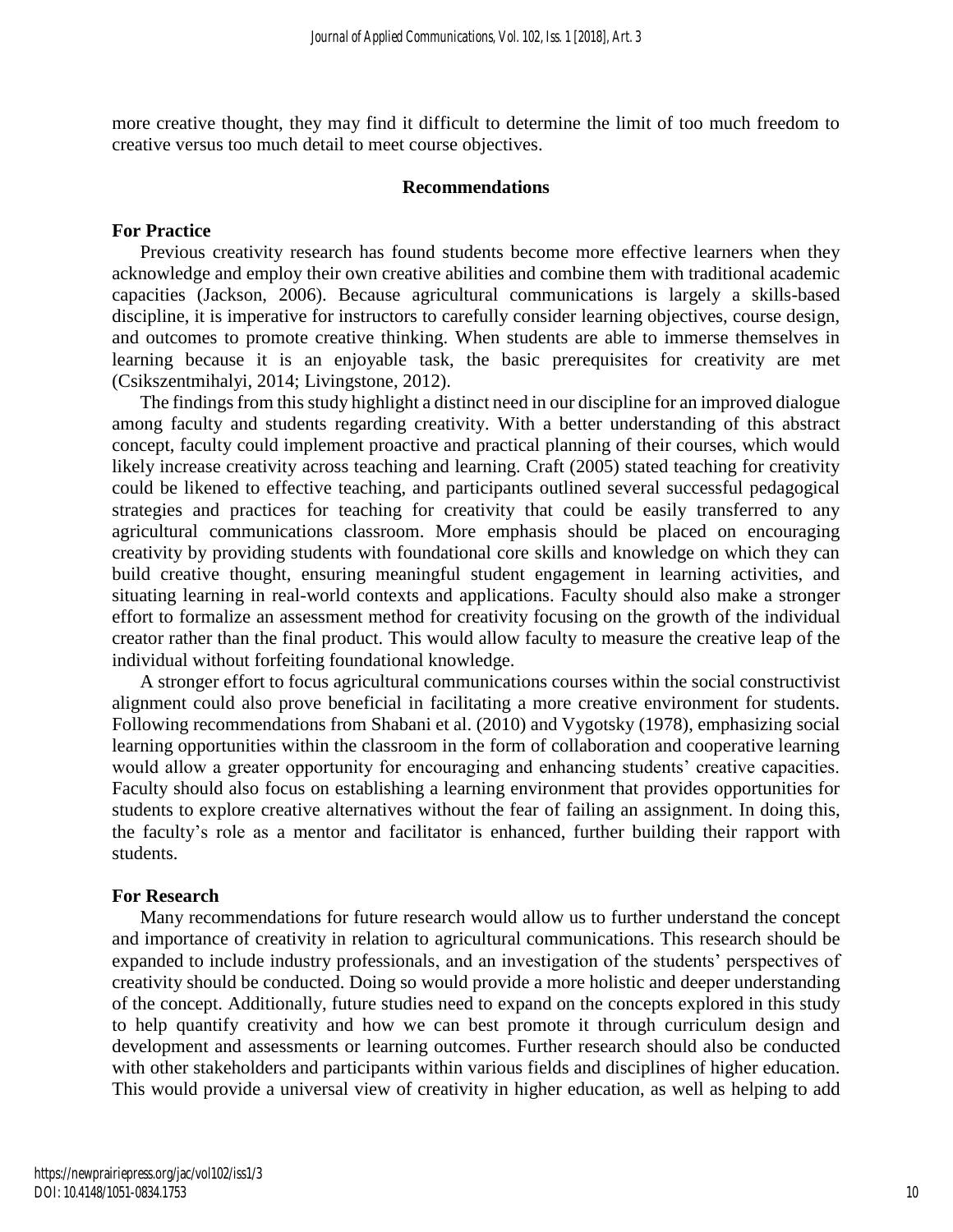depth to the understanding of the construct. Investigating the effects of a social constructivist alignment on pedagogical strategies that foster creativity could also help determine the success of this approach in higher education. Finally, exploring pedagogical strategies and course designs that best foster creativity in higher education would provide guidance for instructors hoping to facilitate a more creative learning environment.

Amabile, T. (1983). *The social psychology of creativity*. New York, NY: Springer-Verlag.

- Amabile, T. (1996). *Creativity in context: Update to the social psychology of creativity.* Boulder, CO: WestView Press.
- American Farm Bureau Federation. (2018). *Our Food Link*. Retrieved from [https://www.fb.org](https://www.fb.org/)
- Andenoro, A., Baker, M., Stedman, N., & Weeks, P. P. (2016). Research priority 7: Addressing complex problems. In T. G. Roberts, A. Harder, & M.T. Brashears (Eds.). *American Association for Agricultural Education National Research Agenda: 2016-2020* (pp. 57-66). Gainesville, FL: Department of Agricultural Education and Communication.
- Ary, D., Jacobs, L., Sorensen, C., & Walker, D. (2013). *Introduction to research in education*. Belmont, CA: Cengage Learning.
- Baker, M., Rudd, R., & Pomeroy, C. (2001). Creative potential of higher education: A theoretical perspective. *Journal of Southern Agricultural Education Research, 51*(1), 161-171. Retrieved from<http://www.jsaer.org/pdf/vol51Whole.pdf>
- Beghetto, R. A. (2005). Does assessment kill student creativity? *The Educational Forum, 69*(3), 254-263. [doi.org/10.1080/00131720508984694](https://doi.org/10.1080/00131720508984694)
- Besemer, S. P., & Treffinger, D. J. (1981). Analysis of creative products: Review and synthesis. *The Journal of Creative Behavior*, *15*(3), 158-178. [doi.org/10.1002/j.2162-6057.1981.tb00287.x](https://doi.org/10.1002/j.2162-6057.1981.tb00287.x)
- Clem, C. A. (2013). *Exploring the competencies, skills, and abilities needed by agricultural communications students: A Delphi study* (Unpublished doctoral dissertation). Texas Tech University, Lubbock, TX.
- Corder, J. (2016, February). Agricultural communications skills, abilities, and knowledge desired by employers compared to current curriculum: a literary review. Paper session presented at the meeting of *Southern Association of Agricultural Scientists conference, San Antonio, TX*.
- Craft, A. (2001). *An analysis of research and literature on creativity in education*. Report prepared for the Qualifications and Curriculum Authority. London, England: Qualifications and Curriculum Authority.
- Craft, A. (2005). *Creativity in schools: Tensions and dilemmas*. London, England: Routledge.
- Creswell, J. W. (2012). *Qualitative inquiry and research design: Choosing among five approaches*. Thousand Oaks, CA: Sage.
- Cropley, A. (2001). *Creativity in teaching and learning: A guide for teachers and educators.*  New York, NY: RoutledgeFalmer.
- Csikszentmihalyi, M. (1996). *Creativity: Flow and the psychology of discovery and invention*. New York, NY: HarperCollins.
- Csikszentmihalyi, M. (1999). A systems perspective on creativity. In R. Sternberg (Eds.), *Handbook of creativity* (313-335). Cambridge, England: Cambridge University Press.
- Csikszentmihalyi, M. (2014). *The systems model of creativity*. New York, NY: Springer.
- Edwards, M., McGoldrick, C., & M, Oliver, M. (2006). Creativity and curricula in higher education. In Jackson N., Oliver, M., & Wisdom J. (Eds.), *Developing creativity in higher education: An imaginative curriculum* (59-88). New York, NY: Routledge.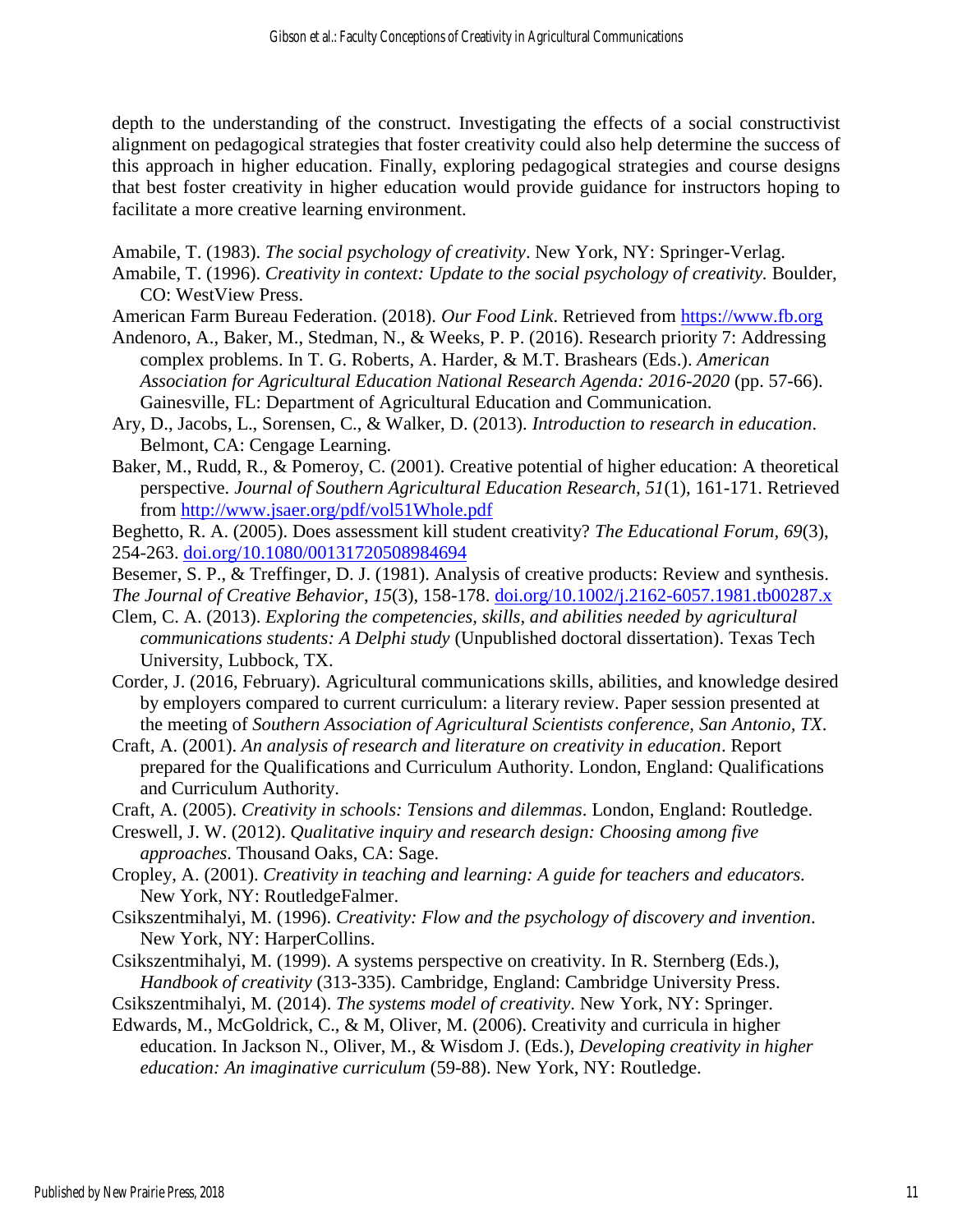- Erlandson, D. A., Harris, E. L., Skipper, B. L., & Allen, S. D. (1993). *Doing naturalistic inquiry: A guide to methods*. Newbury Park, CA: Sage.
- Glaser, B. G., & Strauss, A. L. (2009). *The discovery of grounded theory: Strategies for qualitative research*. Piscataway, NJ: Transaction.
- Godfray, H. C. J., Beddington, J. R., Crute, I. R., Haddad, L., Lawrence, D., Muir, J. F., & Toulmin, C. (2010). Food security: the challenge of feeding 9 billion people. *Science*, *327*(5967), 812-818. [doi: 10.1126/science.1185383](doi:%2010.1126/science.1185383)
- Irlbeck, E. G., & Akers, C. (2009). Employers' perceptions of recent agricultural communications graduates' workplace habits and communication skills. *Journal of Agricultural Education*, *50*(4), 63-71. [doi: 10.5032/jae.2009.04063](doi:%2010.5032/jae.2009.04063)
- Jackson, N. (2006). Imaging a different world. In N. Jackson, M. Oliver, M. Shaw, & J. Wisdom (Eds.), *Developing creativity in higher education* (pp. 1-9)*.* New York, NY: Routledge.
- Justyna, E. (2016). *Creativity in higher education curriculum: A qualitative case study of pedagogical processes and practices* (Unpublished doctoral dissertation). Texas Tech University, Lubbock, TX.
- Kim, B. (2001). Social constructivism. *Emerging perspectives on learning, teaching, and technology*, *1*(1), 16. Retrieved from [http://cmapsconverted.ihmc.us/rid=1N5QXBJZF-](http://cmapsconverted.ihmc.us/rid=1N5QXBJZF-20SG67F-32D4/Kim%20Social%20constructivism.pdf)[20SG67F-32D4/Kim Social constructivism.pdf](http://cmapsconverted.ihmc.us/rid=1N5QXBJZF-20SG67F-32D4/Kim%20Social%20constructivism.pdf)
- Leech, N., & Onwuegbuzie, A. (2007). An array of qualitative data analysis tools: A call for data analysis triangulation. *School Psychology Quarterly, 22*(4), 557- 584. [doi/10.1037/1045-](http://psycnet.apa.org/doi/10.1037/1045-3830.22.4.557) [3830.22.4.557](http://psycnet.apa.org/doi/10.1037/1045-3830.22.4.557)
- Lincoln, Y. S., & Guba, E. G. (1985). *Naturalistic inquiry* (Vol. 75). Thousand Oaks, CA: Sage.
- Livingstone, K. A. (2012). Constructive alignment and the curriculum: A call for improved pedagogical practices in higher education. *Journal of Business Management and Social Sciences Research, 3*(12), 19-34. Retrieved from [http://works.bepress.com/kerwin\\_livingstone/36/](http://works.bepress.com/kerwin_livingstone/36/)
- Morgan, A. (2008). *Competencies needed by agricultural communication undergraduates: An*
- *industry perspective*. Paper presented at the Southern Association of Agricultural Scientists, Atlanta, GA.
- Morgan, A. (2012). Competencies needed by agricultural communication undergraduates: A focus group study of alumni. *Journal of Applied Communications, 96*(2), 17-29. [doi.org/10.4148/1051-0834.1146](https://doi.org/10.4148/1051-0834.1146)
- Nielson. (2018). *Solutions: Creative communication*. Retrieved from <http://www.nielsen.com/us/en/solutions.html>
- Richards, L., & Morse, J. M. (2012). *Readme first for a user's guide to qualitative methods*. Thousand Oaks, CA: Sage.
- Robinson, K. (2011). *Out of our minds: Learning to be creative.* Oxford, England: Capstone.
- Sawyer, R. K. (2012). *The science of human innovation: Explaining creativity* (2<sup>nd</sup> ed.). Oxford, England: Oxford University Press.
- Saxon, J. (2017). *Why your consumers' attention is the scarcest resource in 2017.* Retrieved from [https://www.ama.org/partners/content/Pages/why-customers-attention-scarcest](https://www.ama.org/partners/content/Pages/why-customers-attention-scarcest-resources-2017.aspx)[resources-2017.aspx](https://www.ama.org/partners/content/Pages/why-customers-attention-scarcest-resources-2017.aspx)
- Shabani, K., Khatib, M., & Ebadi, S. (2010). Vygotsky's zone of proximal development: Instructional implications and teachers' professional development. *English Language Teaching*, *3*(4), 237.